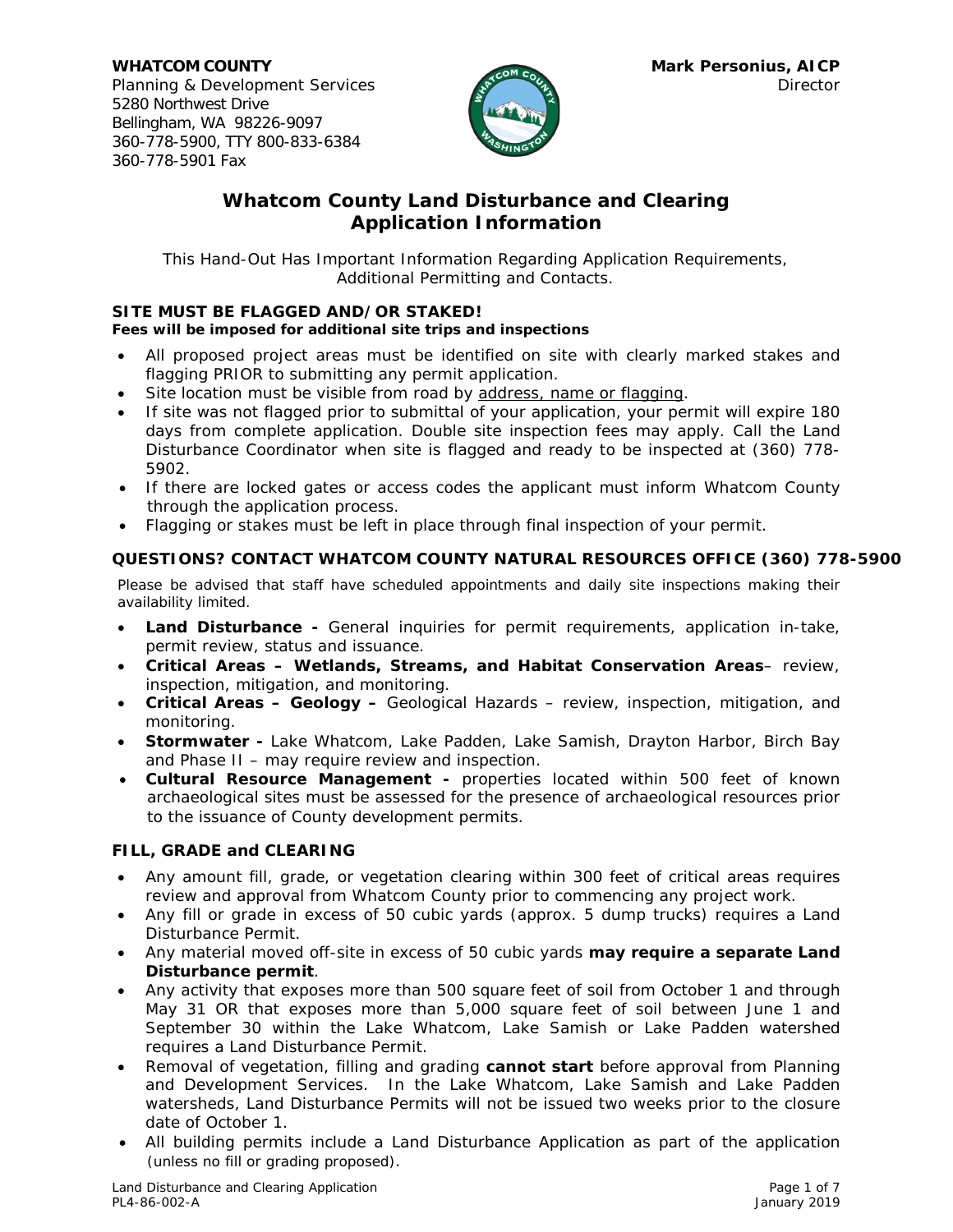#### **FOREST PRACTICES INFORMATION**

- If your project involves the harvest of forest land (forest practices as defined in Washington Administrative Code (WAC) 222-16-050 a Forest Practices Application/Notification is required.
- For questions related to permit requirements, or to obtain a Forest Practices Application, contact the **Washington State Department of Natural Resources (DNR) at (360) 856-3500**.
- Failure to obtain an approved Forest Practices Application/Notification from DNR prior to conducting forest practices is a violation of state law and **may result in enforcement action and a six-year development moratorium on property.**

## **WORKING IN COUNTY/STATE ROAD RIGHTS-OF-WAY MAY REQUIRE ADDITIONAL PERMITTING!**

- Any work that utilizes a new or existing access off of a public road right-of-way may require a Revocable Encroachment Permit, Trail Permit, and/or a possible drainage study from Whatcom County's Engineering Division **(360) 778-6220**.
- For any work in the State highway right-of-way contact the Washington State Department of Transportation (WSDOT) at **(360) 788-2500**.

# **STATE ENVIRONMENTAL POLICY ACT (SEPA)**

- Fill and grade in excess of 499 cubic yards that is not associated with a single-family residence requires a SEPA determination.
- All Class IV Forest Practice Applications (FPAs) require a SEPA determination and a clearing permit.
- Development proposed on a property with lands covered by water (wetlands, streams, flood zones) may also require a SEPA determination.

#### **SHORELINE JURISDICTION WHATCOM COUNTY SHORELINE MANAGEMENT PROGRAM (360) 778-5900**

• If your lot is within the jurisdiction of the Shoreline Management Program you are required to obtain approval via a shoreline permit pursuant to WCC 23.60.01. This Land Disturbance Application **will not** be accepted. Please contact a shoreline administrator for proper permit application materials.

# **UTILITIES** - **BONNEVILLE POWER ADMINISTRATION EASEMENT**

• Whatcom County requires a letter of approval from Bonneville Power Administration (BPA) authorizing any filling, excavation, or clearing in their easement. **Contact BPA at (360) 568-2943 or (800) 836-6619.**

# **DIGGING** - **CALL BEFORE YOU DIG – IT'S THE LAW**

• For One Call Locates in Washington call **1-800-424-5555**. For additional information go to Washington Utilities Coordinating Council at http://www.wucc.org.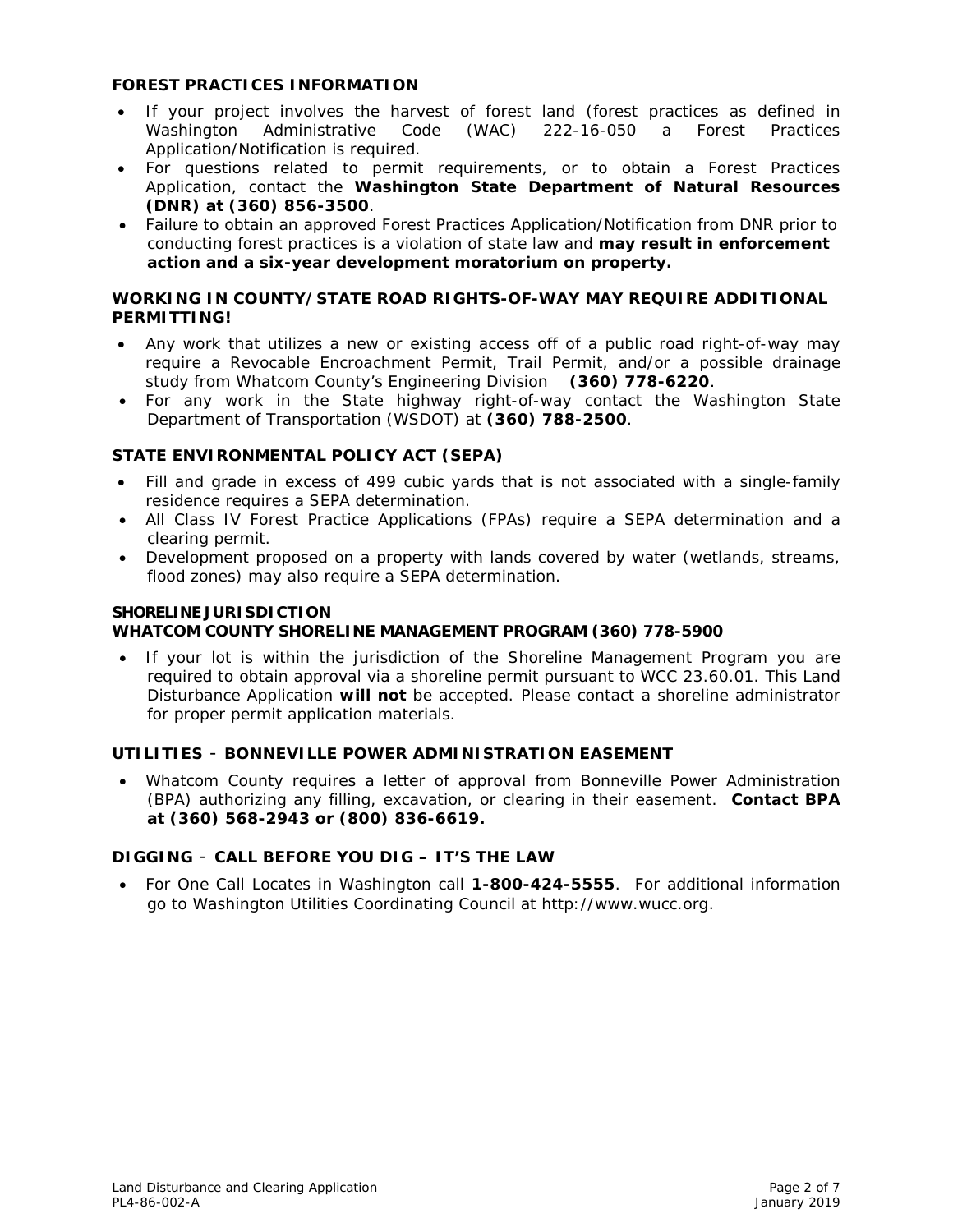П



# **Whatcom County Land Disturbance Application Submittal Information**

Note: Submittal of an application does not vest the project to a submittal date or deem the application package complete.

|  |  | Completed Whatcom County Land Disturbance Application. |  |
|--|--|--------------------------------------------------------|--|
|  |  |                                                        |  |

**NOTE:** Fees will be assessed in accordance with the Whatcom County Unified Fee Schedule (UFS) in effect at the time of application submittal. Please contact Planning and Development Services to determine project specific fees. Click [here](https://wa-whatcomcounty.civicplus.com/DocumentCenter/View/38803/2019-Approved-Unified-Fee-Schedule-for-Planning-PW-Engineering-Health-Environmental-Division) to see the 2019/2020 UFS.

Per UFS 2843 all permits and applications are subject to a Technology fee. The fee is calculated on the permit/application fees due**.** 

Cash, check or credit cards are accepted for payment.

Site plan with a north arrow and a scale consistent across the site (see Important information regarding application requirements above for site plan requirements).

 $\Box$  Written narrative describing the purpose of the proposed action and future plans.

**EXECOM** Whatcom County Health Department approved Septic Design (if applied for as part of Land disturbance application).

**<u></u>** *Zoning/Land Use consistency approval.* 

**1** Land Use Agreement (if proposed work is in an easement and/or on land owned by someone else).

For any projects located within the Lake Whatcom, Lake Samish, or Lake Padden Watersheds, calculations showing the amount of existing tree canopy along with the amount of tree canopy to be removed (already asked for on the LDP application) must be submitted. Existing and proposed impervious surface calculations (including gravel driveways) must also be shown on the site plan.

 For any work located within a County Right-of-Way an Encroachment Permit is required.

A completed State Environmental Policy Act (SEPA) Checklist (if applicable).

#### **SCALED SITE PLAN REQUIRED**

- The following information must be put on the scaled site plan and be consistent across the site plan.
	- o All buildings, existing and proposed.
	- o Parking, access roads and driveways.
	- o Critical areas (e.g.: wetlands, streams) located.
	- o Ditches.
	- o Property lines, corner pins.
	- o Topography (contours, slope grade).
	- o Utilities.
	- o Erosion and Sedimentation Control Measures.
- Show any trees that are to be removed.
- *Incomplete or inadequate site plan can significantly delay processing*.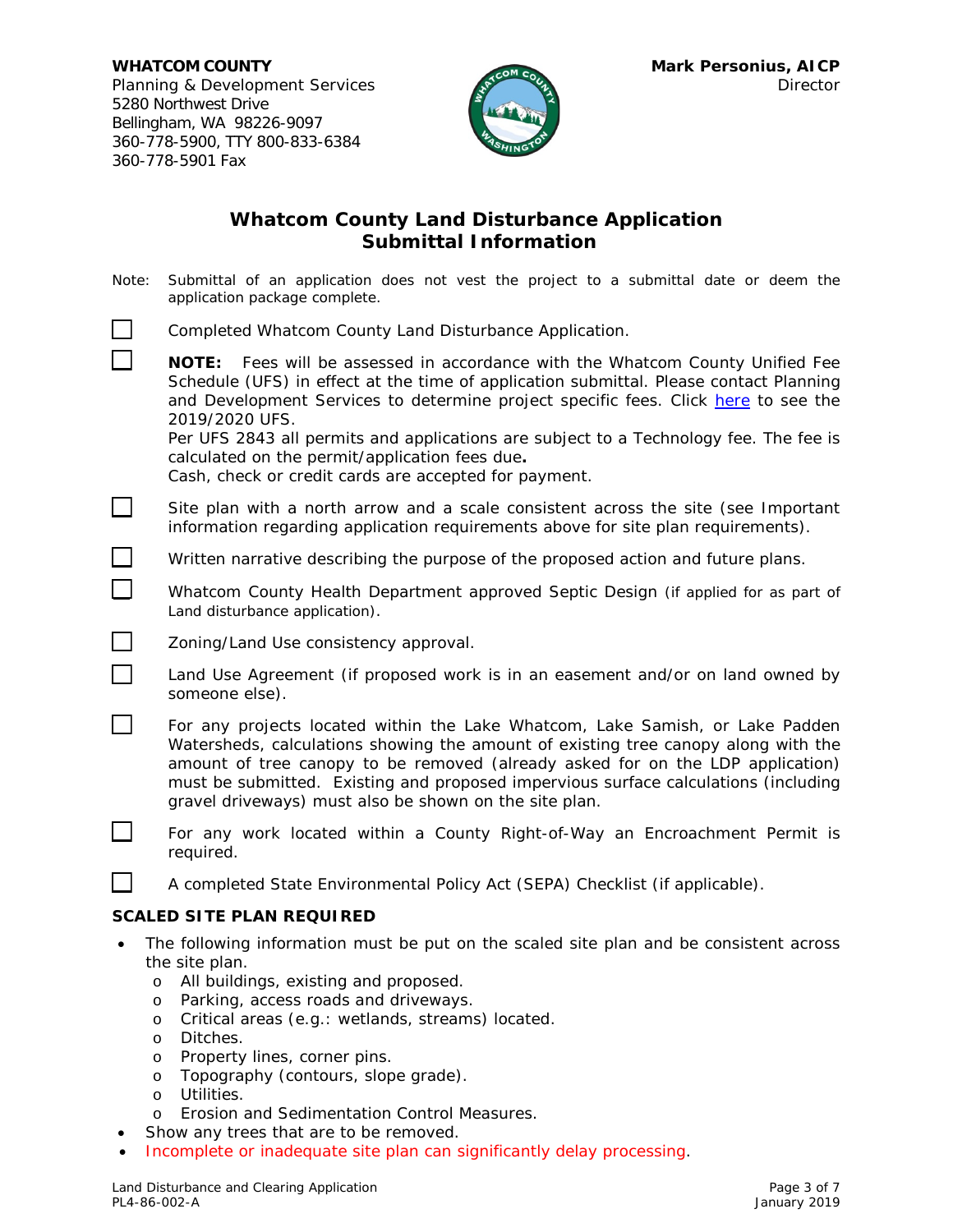

# *Whatcom County Land Disturbance and Clearing Application Information*

For Administration Use

| Permit# $(s)$ |                                                                                                                                                                                                                               |                                                                                                                                                                                                                                     | Date Stamp |                           |  |
|---------------|-------------------------------------------------------------------------------------------------------------------------------------------------------------------------------------------------------------------------------|-------------------------------------------------------------------------------------------------------------------------------------------------------------------------------------------------------------------------------------|------------|---------------------------|--|
|               |                                                                                                                                                                                                                               |                                                                                                                                                                                                                                     |            |                           |  |
|               | the control of the control of the control of the control of the control of the control of the control of the control of the control of the control of the control of the control of the control of the control of the control |                                                                                                                                                                                                                                     |            |                           |  |
|               |                                                                                                                                                                                                                               |                                                                                                                                                                                                                                     |            |                           |  |
|               |                                                                                                                                                                                                                               |                                                                                                                                                                                                                                     |            |                           |  |
|               | Received by: _______________________                                                                                                                                                                                          |                                                                                                                                                                                                                                     |            |                           |  |
|               | Receipt #: ____________________________Date Paid: _______________________________                                                                                                                                             |                                                                                                                                                                                                                                     |            |                           |  |
|               | Reviews: CA Wetland/HCA   CA Geo Hazards   Flood Watershed Fire Zoning                                                                                                                                                        |                                                                                                                                                                                                                                     |            |                           |  |
|               |                                                                                                                                                                                                                               |                                                                                                                                                                                                                                     |            |                           |  |
|               |                                                                                                                                                                                                                               |                                                                                                                                                                                                                                     |            |                           |  |
|               |                                                                                                                                                                                                                               |                                                                                                                                                                                                                                     |            |                           |  |
| Fax $#$       |                                                                                                                                                                                                                               |                                                                                                                                                                                                                                     |            | Email <b>Example 2018</b> |  |
|               |                                                                                                                                                                                                                               |                                                                                                                                                                                                                                     |            |                           |  |
|               |                                                                                                                                                                                                                               |                                                                                                                                                                                                                                     |            |                           |  |
|               |                                                                                                                                                                                                                               |                                                                                                                                                                                                                                     |            |                           |  |
| Fax $#$       |                                                                                                                                                                                                                               |                                                                                                                                                                                                                                     |            |                           |  |
|               |                                                                                                                                                                                                                               |                                                                                                                                                                                                                                     |            |                           |  |
|               |                                                                                                                                                                                                                               |                                                                                                                                                                                                                                     |            |                           |  |
|               |                                                                                                                                                                                                                               |                                                                                                                                                                                                                                     |            |                           |  |
| Fax $#$       |                                                                                                                                                                                                                               |                                                                                                                                                                                                                                     |            |                           |  |
|               |                                                                                                                                                                                                                               |                                                                                                                                                                                                                                     |            |                           |  |
| <b>Parcel</b> |                                                                                                                                                                                                                               |                                                                                                                                                                                                                                     |            |                           |  |
|               |                                                                                                                                                                                                                               |                                                                                                                                                                                                                                     |            |                           |  |
|               |                                                                                                                                                                                                                               |                                                                                                                                                                                                                                     |            |                           |  |
|               |                                                                                                                                                                                                                               |                                                                                                                                                                                                                                     |            |                           |  |
|               |                                                                                                                                                                                                                               |                                                                                                                                                                                                                                     |            |                           |  |
|               | Division _______________________                                                                                                                                                                                              | <b>Lot</b> the contract of the contract of the contract of the contract of the contract of the contract of the contract of the contract of the contract of the contract of the contract of the contract of the contract of the cont |            |                           |  |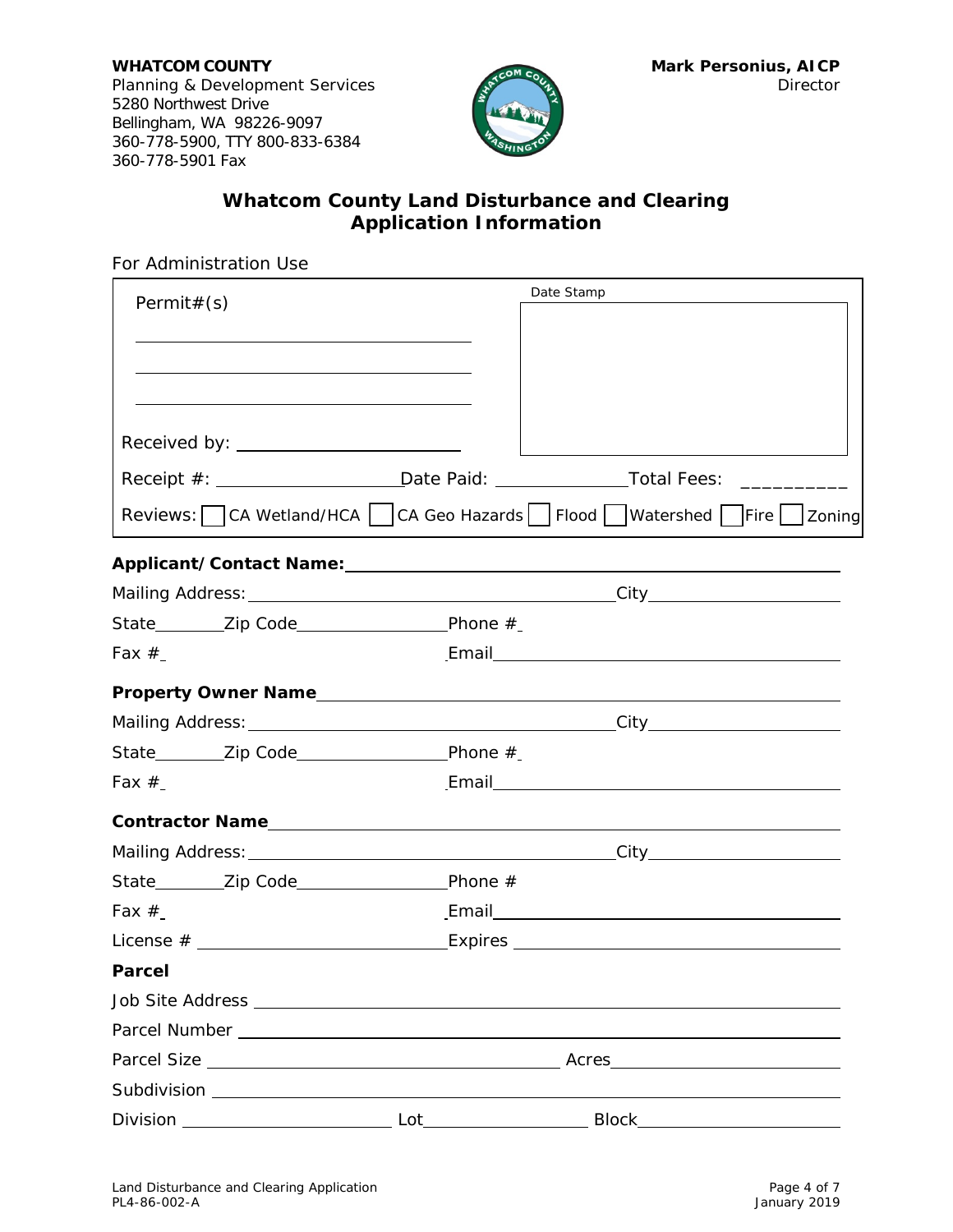#### **Project Description**

Include all proposed work for this application (Include full project concept – continue on additional page if needed).

# **Future Development / Building Plans**

State what your known development and building plans are for the next 6 years. If unknown, please state so (continue on additional page if needed).

| <b>FILL</b>             | The deposit of earth material by artificial means. |                            |                            |                           |                                |                      |
|-------------------------|----------------------------------------------------|----------------------------|----------------------------|---------------------------|--------------------------------|----------------------|
| <b>BY FEET</b>          | Length<br>(f <sub>t</sub> )                        | Width<br>(f <sub>t</sub> ) | Depth<br>(f <sup>t</sup> ) | <b>Volume</b><br>$(ft^3)$ | <b>Divided By</b><br>27        | Cubic<br>$=$<br>Yard |
| Septic                  | x                                                  | x                          | $=$                        |                           | $/27 =$                        | CY.                  |
| Driveway/Road/Parking   | x                                                  | х                          | $=$                        |                           | $/27 =$                        | CY.                  |
| <b>Building site</b>    | x                                                  | X                          | $=$                        |                           | $/27 =$                        | <b>CY</b>            |
| Other                   | x                                                  | x                          | $=$                        |                           | $/27 =$                        | CY.                  |
| <b>MATERIAL SOURCE:</b> |                                                    |                            |                            |                           | <b>TOTAL</b><br><b>VOLUME:</b> | CY.                  |

Note: Automatic calculations are not available

| <b>EXCAVATION</b>            | thereof.                    |                            |                            |                    | The mechanical removal of earth materials. Grading is an excavation or filling or<br>combination thereof. Earth material is any rock, natural soil, fill, or any combination |                      |
|------------------------------|-----------------------------|----------------------------|----------------------------|--------------------|------------------------------------------------------------------------------------------------------------------------------------------------------------------------------|----------------------|
| <b>BY FEET</b>               | Length<br>(f <sup>t</sup> ) | Width<br>(f <sub>t</sub> ) | Depth<br>(f <sup>t</sup> ) | Volume<br>$(ft^3)$ | Divided By<br>27                                                                                                                                                             | Cubic<br>$=$<br>Yard |
| Septic                       | X                           | X                          |                            |                    | $/27 =$                                                                                                                                                                      | <b>CY</b>            |
| Driveway/Road/Parking        | X                           | X                          | =                          |                    | $/27 =$                                                                                                                                                                      | CY                   |
| <b>Building site</b>         | x                           | х                          | =                          |                    | $/27 =$                                                                                                                                                                      | CY                   |
| Ditching/Trenching           | X                           | X                          | $=$                        |                    | $127 =$                                                                                                                                                                      | CY                   |
| Other                        | x                           | X                          | =                          |                    | $/27 =$                                                                                                                                                                      | <b>CY</b>            |
| <b>MATERIAL DESTINATION:</b> |                             |                            |                            |                    | <b>TOTAL</b><br><b>VOLUME:</b>                                                                                                                                               | <b>CY</b>            |

|                                   | <b>CLEARING / CONVERSION</b>                                                                                                                                                                                                    | Defined as, "the destruction of vegetation by manual, mechanical, or<br>chemical methods resulting in exposed soils."WCC20.97.053 |        |   |      |   |           |   |
|-----------------------------------|---------------------------------------------------------------------------------------------------------------------------------------------------------------------------------------------------------------------------------|-----------------------------------------------------------------------------------------------------------------------------------|--------|---|------|---|-----------|---|
| <b>Required</b>                   | TOTAL AREA TO BE CLEARED and/or GRUBBED, IN ACRES                                                                                                                                                                               |                                                                                                                                   |        |   |      |   |           |   |
| AREA OF TREE CLEARING, IN ACRES   |                                                                                                                                                                                                                                 |                                                                                                                                   |        |   |      |   |           |   |
| <b>TIMBER USE</b>                 | <b>Personal Use</b>                                                                                                                                                                                                             | ℅                                                                                                                                 | - Sell | ℅ | Burn | ℅ | Give Away | ℅ |
| <b>FPA NUMBER</b> (if applicable) |                                                                                                                                                                                                                                 |                                                                                                                                   |        |   |      |   |           |   |
| 856-3500.                         | If your project includes any tree cutting, a Forest Practices Application / Notification may be required. For<br>questions related to permit requirements, contact the Washington Department of Natural Resources (DNR) at 360- |                                                                                                                                   |        |   |      |   |           |   |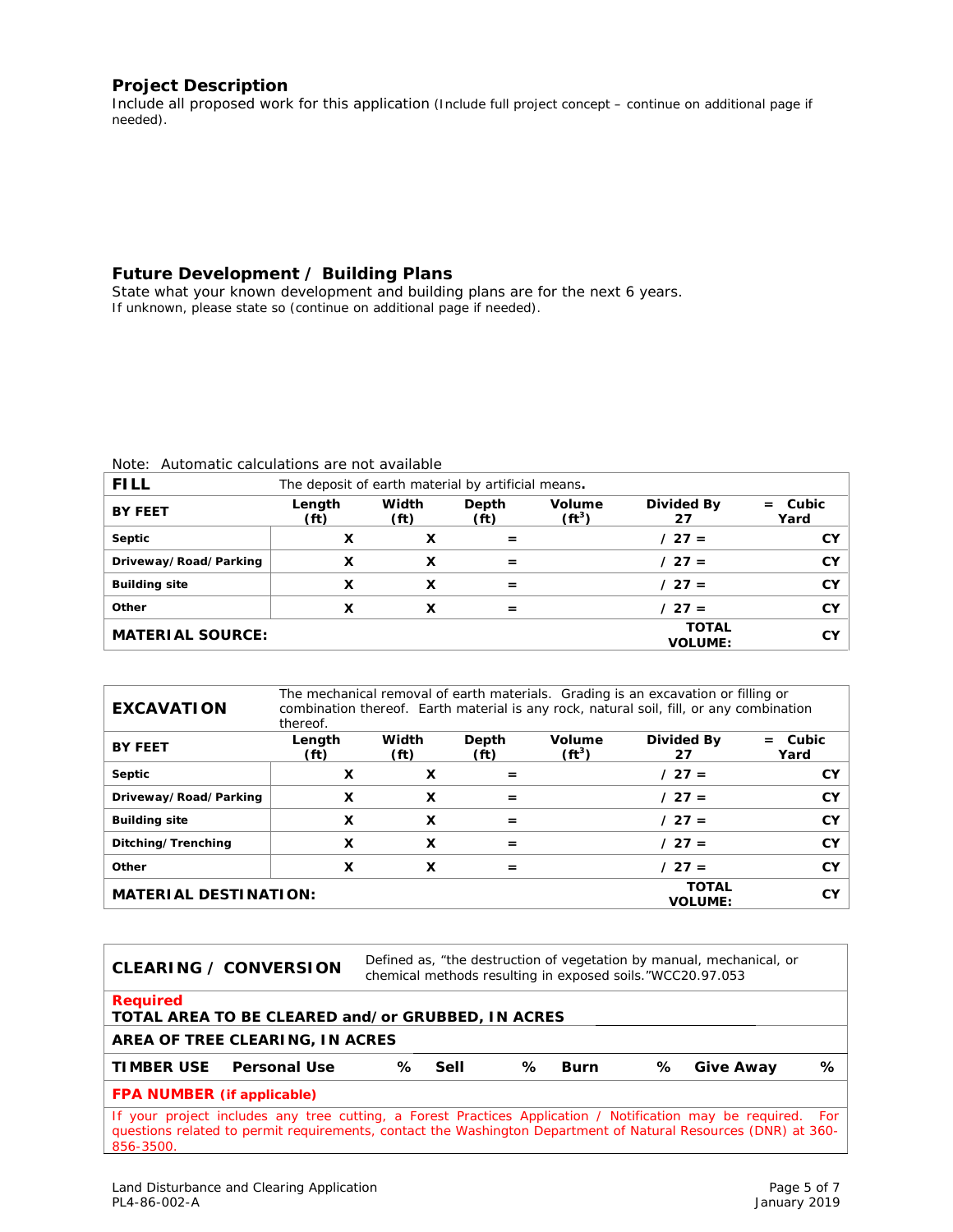**WHATCOM COUNTY MARK PERSONIUS, AICP** Planning & Development Services Director Director 5280 Northwest Drive Bellingham, WA 98226-9097 360-778-5900, TTY 800-833-6384 360-778-5901 Fax



# **Fee Responsibility**

Venue and Jurisdiction:The parties hereto recognize and agree that the venue of any action involving their rights or obligations related to this application shall be in Whatcom County, and the parties' rights and obligations hereunder shall be determined, in accordance with the laws of the State of Washington.

Fee Guaranty:Notwithstanding that this application has been submitted in the name of a company, I personally guarantee payment of fees accrued according to the terms listed in the Whatcom County Unified Fee Schedule and that my personal guarantee is part of the consideration for review of the application.

I/we, , hereby certify that the above statements and the information contained in any papers or plans submitted herewith are true and accurate to the best of my knowledge.

| Signature of Applicant | Date |
|------------------------|------|
| Signature of Owner     | Date |
|                        |      |

I certify that I know or have satisfactory evidence that

is/are the person(s) who appeared before me, and said person(s) acknowledged it to be his/her free and voluntary act for the uses and purposes mentioned in this instrument.

Dated **Dates and Dates and Dates and Dates and Dates and Dates and Dates and Dates and Dates and Dates and Dates and Dates and Dates and Dates and Dates and Dates and Dates and Dates and Dates and Dates and Dates and Dates** 

| <b>Notary Signature:</b> |
|--------------------------|
|--------------------------|

Printed Name:

Notary Public in and for the State of Washington

Residing at

My appointment expires:  $\frac{\sqrt{2.25}}{2.00}$